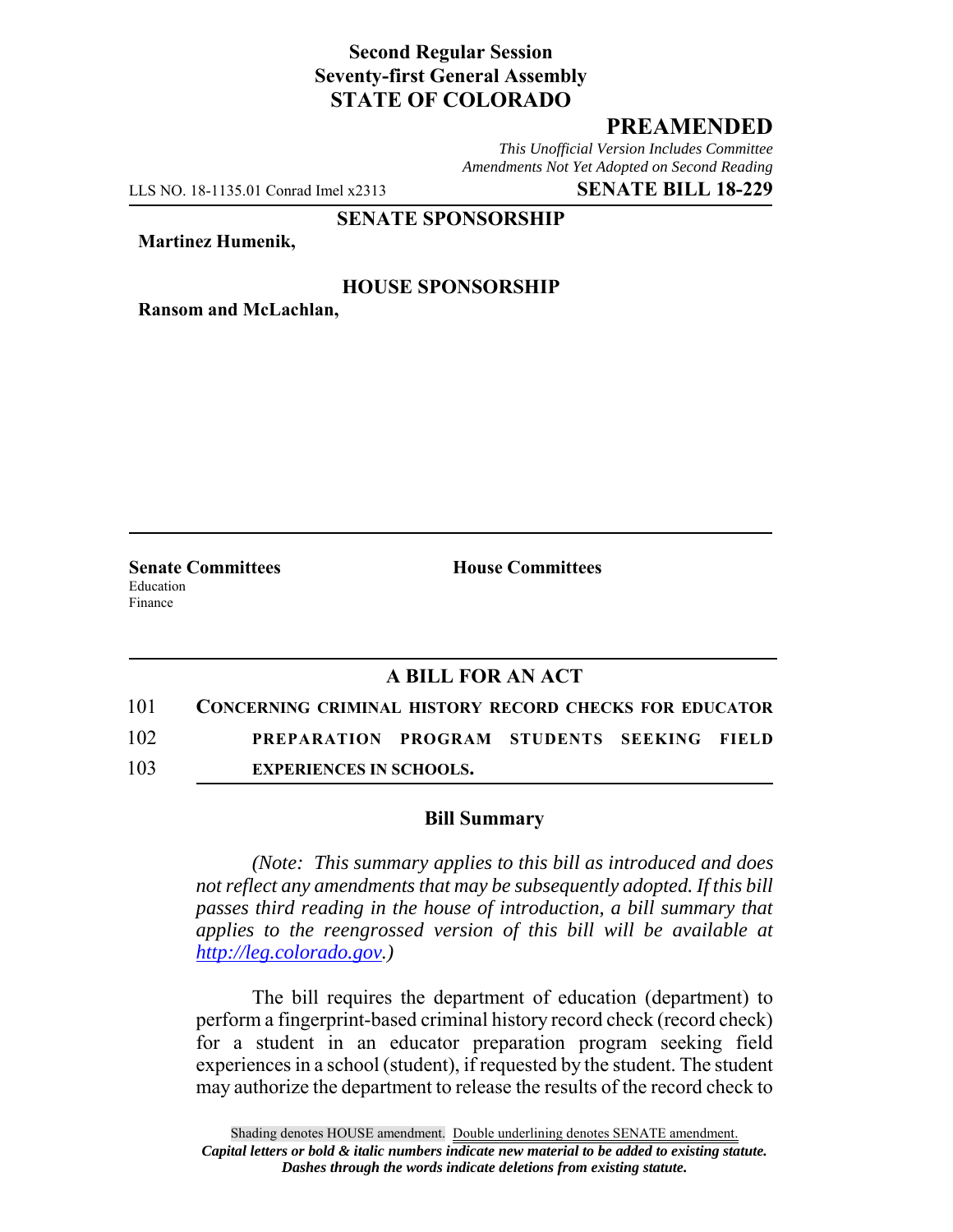school districts or charter schools. The department may charge a fee to cover the actual costs of completing the record check.

School districts or charter schools that require a record check for students are required to accept the results of the record check performed by the department. The fingerprints may be used by the student to satisfy the existing fingerprint submission requirements for teacher licensure.

 *Be it enacted by the General Assembly of the State of Colorado:* **SECTION 1.** In Colorado Revised Statutes, **add** 22-2-119.3 as follows: **22-2-119.3. Department of education - educator preparation program students - criminal history record check - fee - definitions.** 6 (1) A STUDENT REQUESTING A CRIMINAL HISTORY RECORD CHECK MUST SUBMIT TO THE COLORADO BUREAU OF INVESTIGATION A COMPLETE SET OF HIS OR HER FINGERPRINTS TAKEN BY A QUALIFIED LAW ENFORCEMENT AGENCY, AN AUTHORIZED EMPLOYEE OF THE DEPARTMENT AND NOTARIZED, OR ANY THIRD PARTY APPROVED BY THE COLORADO BUREAU OF INVESTIGATION. IF AN APPROVED THIRD PARTY TAKES THE PERSON'S FINGERPRINTS, THE FINGERPRINTS MAY BE ELECTRONICALLY CAPTURED USING COLORADO BUREAU OF INVESTIGATION-APPROVED LIVESCAN EQUIPMENT. THIRD-PARTY VENDORS SHALL NOT KEEP THE STUDENT INFORMATION FOR MORE THAN THIRTY DAYS UNLESS REQUESTED TO DO SO BY THE STUDENT. THE STUDENT SHALL SUBMIT THE FINGERPRINTS FOR THE PURPOSE OF OBTAINING A FINGERPRINT-BASED CRIMINAL HISTORY RECORD CHECK THROUGH THE COLORADO BUREAU OF INVESTIGATION AND THE FEDERAL BUREAU OF INVESTIGATION TO DETERMINE WHETHER THE STUDENT HAS A CRIMINAL HISTORY. THE 21 STUDENT SHALL PAY TO THE COLORADO BUREAU OF INVESTIGATION THE FEE ESTABLISHED BY THE BUREAU FOR CONDUCTING THE CRIMINAL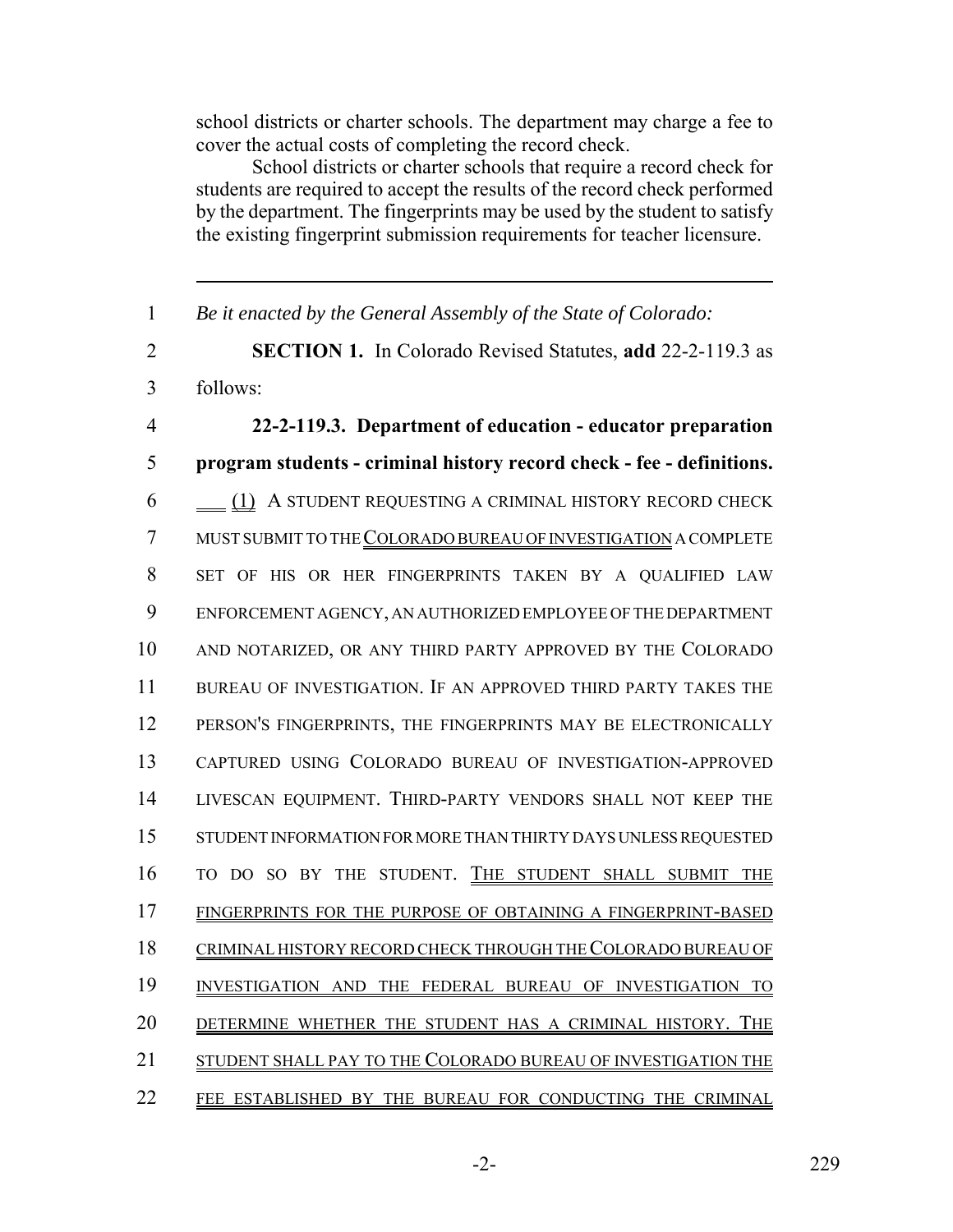1 HISTORY RECORD CHECK. UPON COMPLETION OF THE CRIMINAL HISTORY RECORD CHECK, THE BUREAU SHALL FORWARD THE RESULTS TO THE DEPARTMENT. (2) ON A FORM PROVIDED BY THE DEPARTMENT, THE STUDENT SHALL: (a) CERTIFY, UNDER PENALTY OF PERJURY, EITHER: (I) THAT HE OR SHE HAS NEVER BEEN CONVICTED OF COMMITTING ANY FELONY OR MISDEMEANOR, BUT NOT INCLUDING ANY MISDEMEANOR TRAFFIC OFFENSE OR TRAFFIC INFRACTION; OR (II) THAT HE OR SHE HAS BEEN CONVICTED OF COMMITTING ANY FELONY OR MISDEMEANOR, BUT NOT INCLUDING ANY MISDEMEANOR TRAFFIC OFFENSE OR TRAFFIC INFRACTION. SUCH CERTIFICATION SHALL 13 SPECIFY SUCH FELONY OR MISDEMEANOR FOR WHICH CONVICTED, THE DATE OF SUCH CONVICTION, AND THE COURT ENTERING THE JUDGMENT OF CONVICTION. (b) FURNISH THE FOLLOWING INFORMATION TO THE DEPARTMENT: (I) THE EDUCATOR PREPARATION PROGRAM IN WHICH THE STUDENT IS ENROLLED; (II) THE SCHOOL DISTRICTS OR CHARTER SCHOOLS IN WHICH THE 20 STUDENT HAS BEEN PLACED FOR FIELD EXPERIENCES; AND (III) ANY OTHER INFORMATION REQUIRED BY THE DEPARTMENT TO RELEASE THE RESULTS OF A CRIMINAL HISTORY RECORD CHECK PURSUANT 23 TO THIS SECTION. 24 (3) WHEN THE RESULTS OF A FINGERPRINT-BASED CRIMINAL 25 HISTORY RECORD CHECK OF A STUDENT PERFORMED PURSUANT TO THIS SECTION REVEALS A RECORD OF ARREST WITHOUT A DISPOSITION, THE DEPARTMENT SHALL PERFORM A NAME-BASED CRIMINAL HISTORY RECORD

-3- 229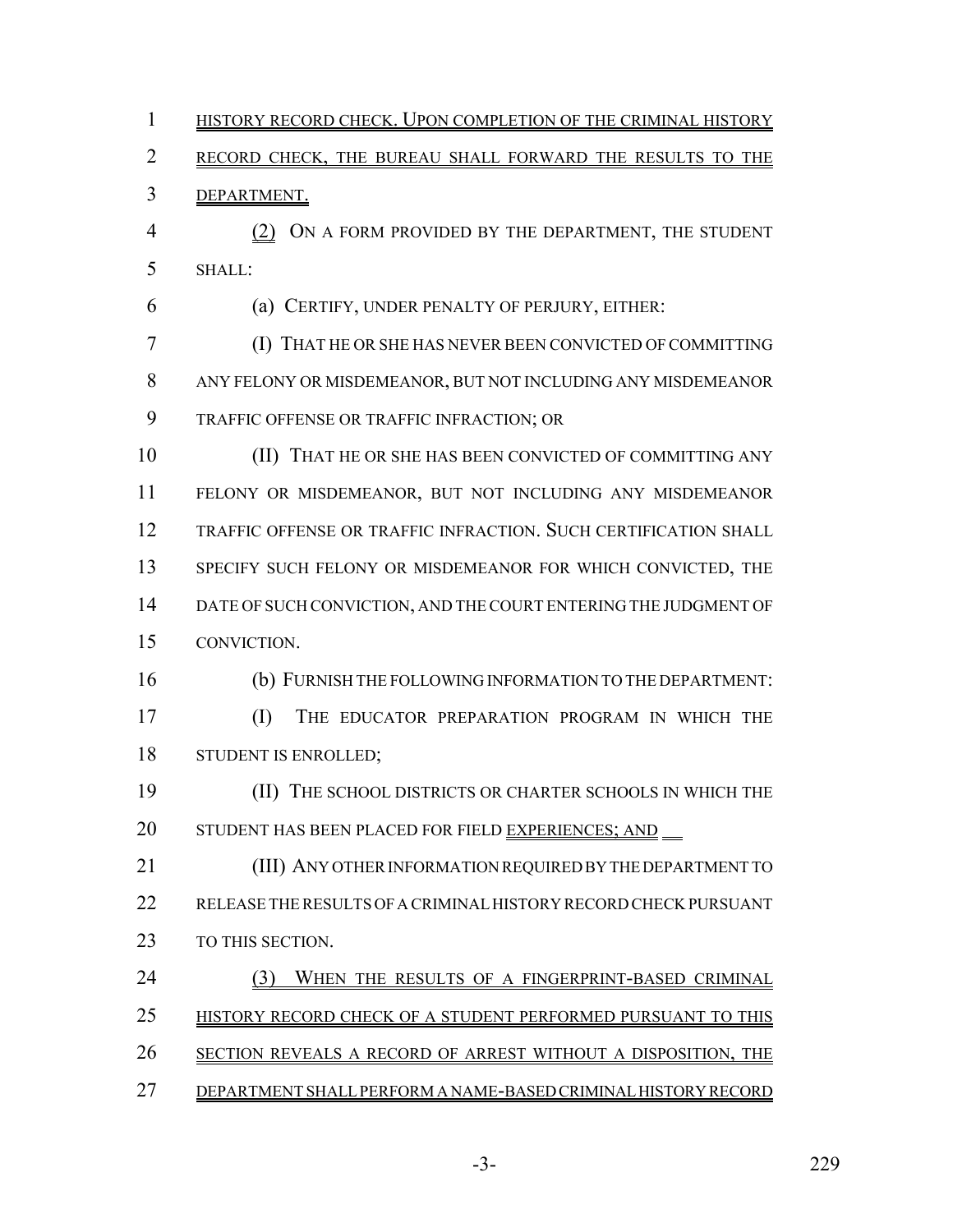(4) (a) WITHIN SEVEN DAYS OF RECEIVING THE RESULTS OF A CRIMINAL HISTORY RECORD CHECK CONDUCTED PURSUANT TO THIS SECTION, THE DEPARTMENT SHALL PROVIDE THE RESULTS OF SUCH CRIMINAL HISTORY RECORD CHECK, TO THE EXTENT PERMITTED BY STATE OR FEDERAL LAW OR REGULATION, TO THE EDUCATOR PREPARATION PROGRAM IN WHICH THE STUDENT IS ENROLLED AND TO ANY SCHOOL 9 DISTRICT OR CHARTER SCHOOL THAT HAS MADE AN INQUIRY TO THE DEPARTMENT CONCERNING THE RESULTS OF A CRIMINAL HISTORY RECORD CHECK OF A STUDENT WHO HAS BEEN PLACED IN THE SCHOOL DISTRICT OR 12 CHARTER SCHOOL FOR FIELD EXPERIENCES.

 (b) THE STUDENT SHALL PROVIDE, ON A FORM APPROVED BY THE DEPARTMENT, ADDITIONAL SCHOOL DISTRICTS OR CHARTER SCHOOLS IN WHICH THE STUDENT HAS BEEN PLACED FOR FIELD EXPERIENCES.

 (c) WHEN THE COLORADO BUREAU OF INVESTIGATION PROVIDES THE DEPARTMENT WITH AN UPDATE REGARDING A STUDENT WHO WAS PREVIOUSLY SUBJECT TO A FINGERPRINT-BASED CRIMINAL HISTORY RECORD CHECK, THE DEPARTMENT SHALL PROVIDE THAT UPDATE TO EACH EDUCATION PREPARATION PROGRAM, SCHOOL DISTRICT, AND CHARTER SCHOOL IDENTIFIED BY THE STUDENT AS A SCHOOL DISTRICT OR CHARTER 22 SCHOOL IN WHICH THE STUDENT HAS BEEN PLACED FOR FIELD EXPERIENCES PURSUANT TO THIS SECTION.

24 (5) THE DEPARTMENT MAY ESTABLISH AND COLLECT A FEE THAT IS BASED ON THE DEPARTMENT'S ACTUAL COSTS ASSOCIATED WITH ADMINISTRATION OF THIS SECTION.

(6) FOR PURPOSES OF THIS SECTION, UNLESS THE CONTEXT

-4- 229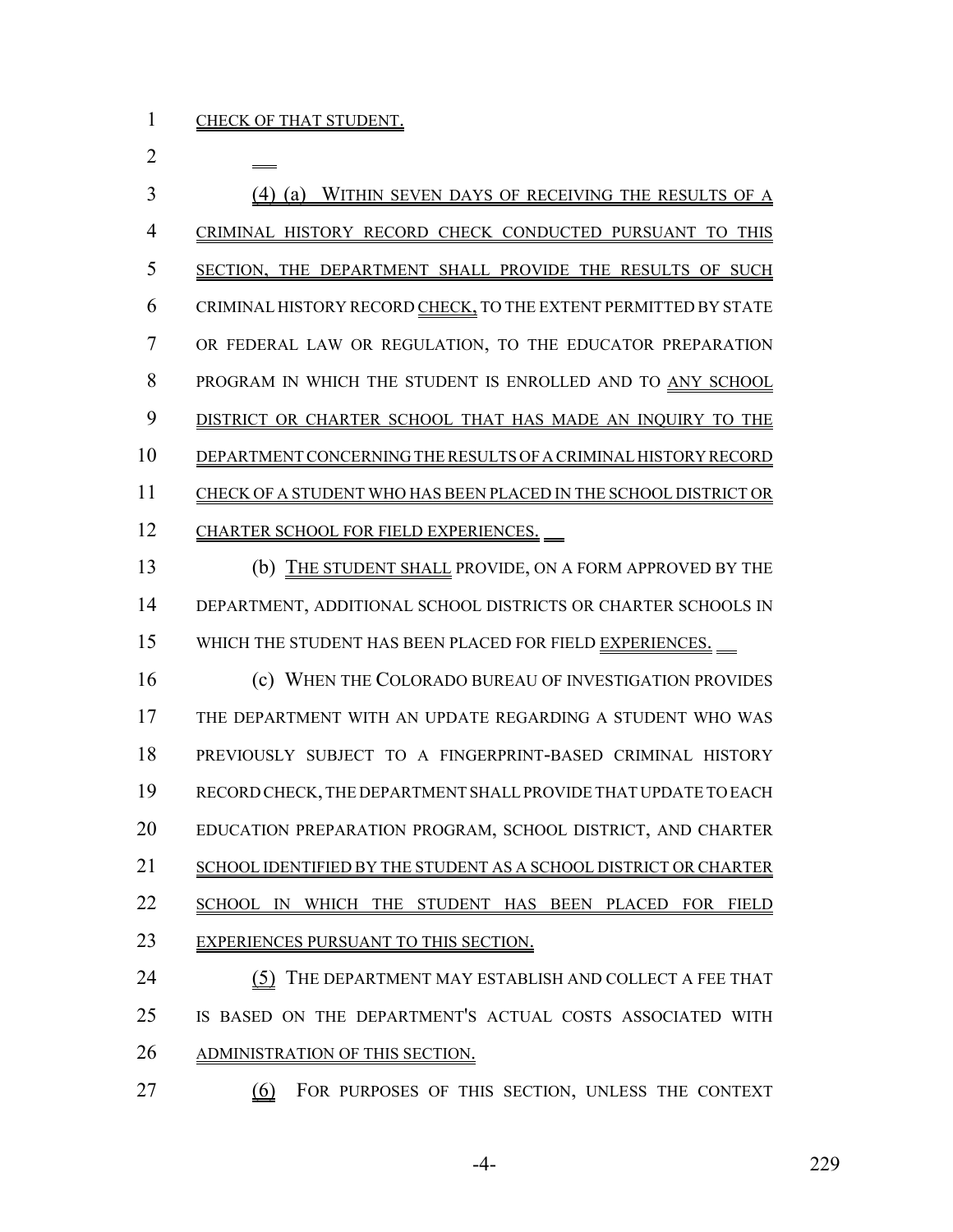OTHERWISE REQUIRES:

 (a) "CHARTER SCHOOL" MEANS A CHARTER SCHOOL AUTHORIZED BY A SCHOOL DISTRICT PURSUANT TO PART 1 OF ARTICLE 30.5 OF THIS TITLE 22 OR A CHARTER SCHOOL AUTHORIZED BY THE STATE CHARTER SCHOOL INSTITUTE PURSUANT TO PART 5 OF ARTICLE 30.5 OF THIS TITLE 22.

 (b) "CONVICTED" OR "CONVICTION" MEANS A CONVICTION BY A JURY VERDICT OR BY ENTRY OF A VERDICT OR ACCEPTANCE OF A GUILTY PLEA BY A COURT AND ALSO INCLUDES THE FORFEITURE OF ANY BAIL, BOND, OR OTHER SECURITY DEPOSITED TO SECURE THE APPEARANCE BY A PERSON CHARGED WITH HAVING COMMITTED A FELONY OR MISDEMEANOR, THE PAYMENT OF A FINE, A PLEA OF NOLO CONTENDERE, THE IMPOSITION OF A DEFERRED OR SUSPENDED SENTENCE BY THE COURT, OR AN 14 AGREEMENT FOR A DEFERRED PROSECUTION APPROVED BY THE COURT.

 (c) "EDUCATOR PREPARATION PROGRAM" MEANS AN APPROVED EDUCATOR PREPARATION PROGRAM AS DEFINED IN SECTION 23-1-121.

 (d) "NAME-BASED CRIMINAL HISTORY RECORD CHECK" MEANS A BACKGROUND CHECK PERFORMED USING JUDICIAL DEPARTMENT RECORDS THAT INCLUDES AN INDIVIDUAL'S CONVICTION AND FINAL DISPOSITION OF CASE RECORDS.

 (e) "STUDENT" MEANS A STUDENT ENROLLED IN AN EDUCATOR PREPARATION PROGRAM WHO HAS BEEN PLACED IN A SCHOOL DISTRICT OR CHARTER SCHOOL FOR A POSITION THAT WILL PROVIDE FIELD EXPERIENCES TO PREPARE THE STUDENT TO BE A TEACHER OR OTHER SCHOOL PROFESSIONAL.

 **SECTION 2.** In Colorado Revised Statutes, 22-30.5-110.7, **add** (10) as follows:

-5- 229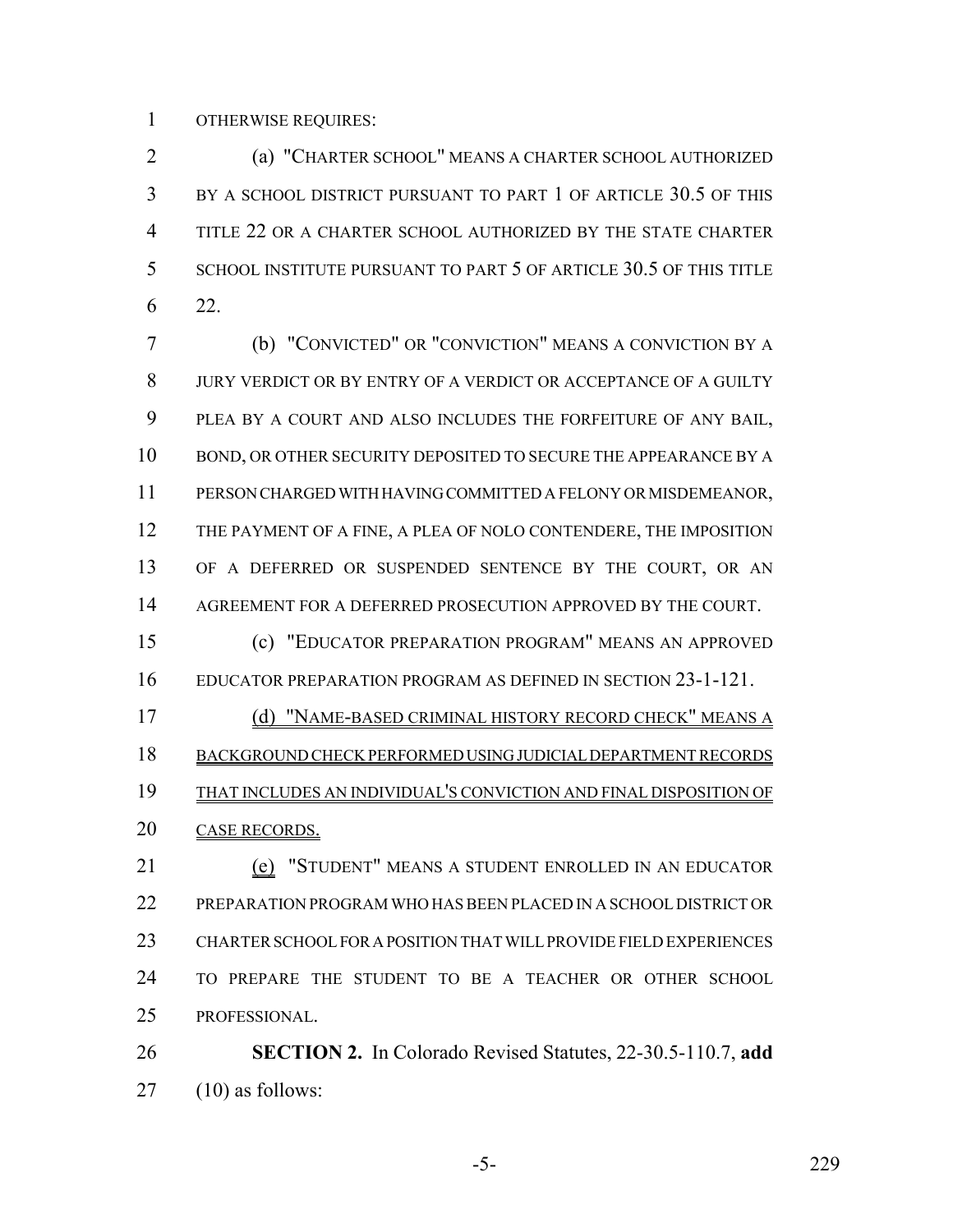**22-30.5-110.7. Fingerprint-based criminal history record checks - charter school employees - procedures - definitions - exceptions.** (10) SUBSECTIONS (1) TO (4) OF THIS SECTION DO NOT APPLY TO A PERSON WHO HAS SUBMITTED TO A FINGERPRINT-BASED CRIMINAL 5 HISTORY RECORD CHECK PURSUANT TO SECTION 22-2-119.3.

 **SECTION 3.** In Colorado Revised Statutes, 22-32-109.8, **amend** (1); and **add** (10)(c) as follows:

 **22-32-109.8. Applicants selected for nonlicensed positions - submittal of form and fingerprints - prohibition against employing persons - department database.** (1) Except as otherwise provided in 11 subsection  $(10)(a)$  SUBSECTION (10) of this section, any person applying to any school district for any position of employment for which a license issued pursuant to article 60.5 of this title 22 is not required and who is 14 selected for such position of employment by such school district shall submit a complete set of fingerprints of such applicant taken by a qualified law enforcement agency, authorized employee of such school district and notarized, or any third party approved by the Colorado bureau of investigation, in a completed form as specified in subsection (2) of this section. If an approved third party takes the person's fingerprints, the fingerprints may be electronically captured using Colorado bureau of investigation-approved livescan equipment. Third-party vendors shall not keep the applicant information for more than thirty days unless requested 23 to do so by the applicant. The fingerprints and form shall MUST be submitted to the school district at the time requested by such school district.

26 (10) (c) SUBSECTIONS (1) TO (4) OF THIS SECTION DO NOT APPLY TO A PERSON WHO HAS SUBMITTED TO A FINGERPRINT-BASED CRIMINAL

-6- 229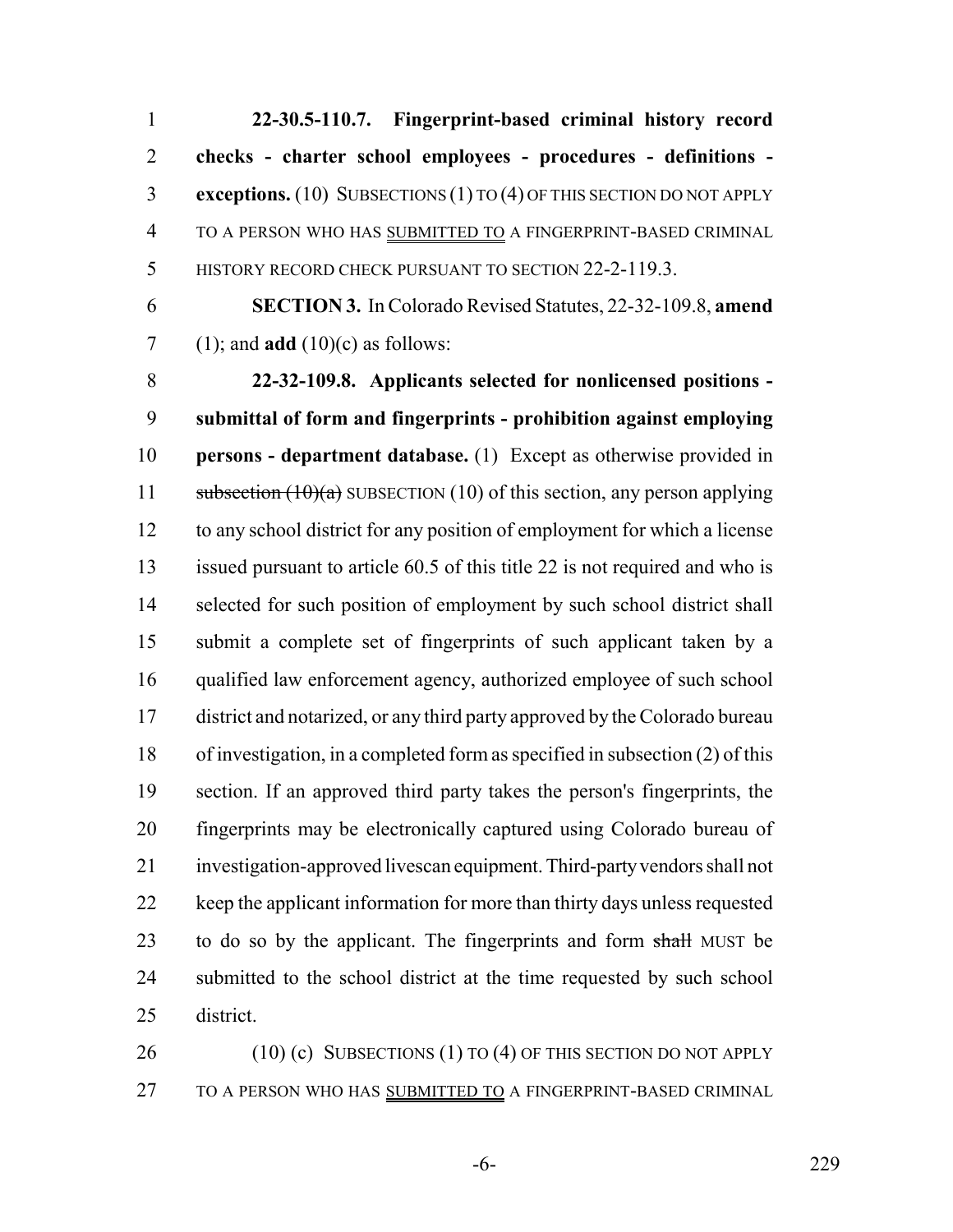1 HISTORY RECORD CHECK PURSUANT TO SECTION 22-2-119.3.

 **SECTION 4.** In Colorado Revised Statutes, 22-60.5-103, **amend**  $3 \quad (1)(a)$  as follows:

 **22-60.5-103. Applicants - licenses - authorizations - submittal of form and fingerprints - failure to comply constitutes grounds for denial.** (1) (a) Prior to submitting to the department of education an application for any license specified in section 22-60.5-201, 22-60.5-210, 22-60.5-301, or 22-60.5-306 or for any authorization specified in section 22-60.5-111, each applicant shall submit to the Colorado bureau of investigation a complete set of fingerprints of such applicant, taken by a qualified law enforcement agency or any third party approved by the Colorado bureau of investigation, unless the applicant previously submitted a complete set of his or her fingerprints to the department of education or the Colorado bureau of investigation in connection with an 15 application for a license or authorization specified in this article 60.5 OR, IF THE APPLICANT HAS CONTINUOUSLY RESIDED IN COLORADO SINCE SUBMITTING FINGERPRINTS TO THE BUREAU, HAS PREVIOUSLY SUBMITTED FINGERPRINTS PURSUANT TO SECTION 22-2-119.3. If an approved third party takes the person's fingerprints, the fingerprints may be electronically captured using Colorado bureau of investigation-approved livescan equipment. Third-party vendors shall not keep the applicant information 22 for more than thirty days unless requested to do so by the applicant. The applicant shall submit the fingerprints for the purpose of obtaining a fingerprint-based criminal history record check through the Colorado bureau of investigation and the federal bureau of investigation to determine whether the applicant for licensure or authorization has a criminal history. The applicant shall pay to the Colorado bureau of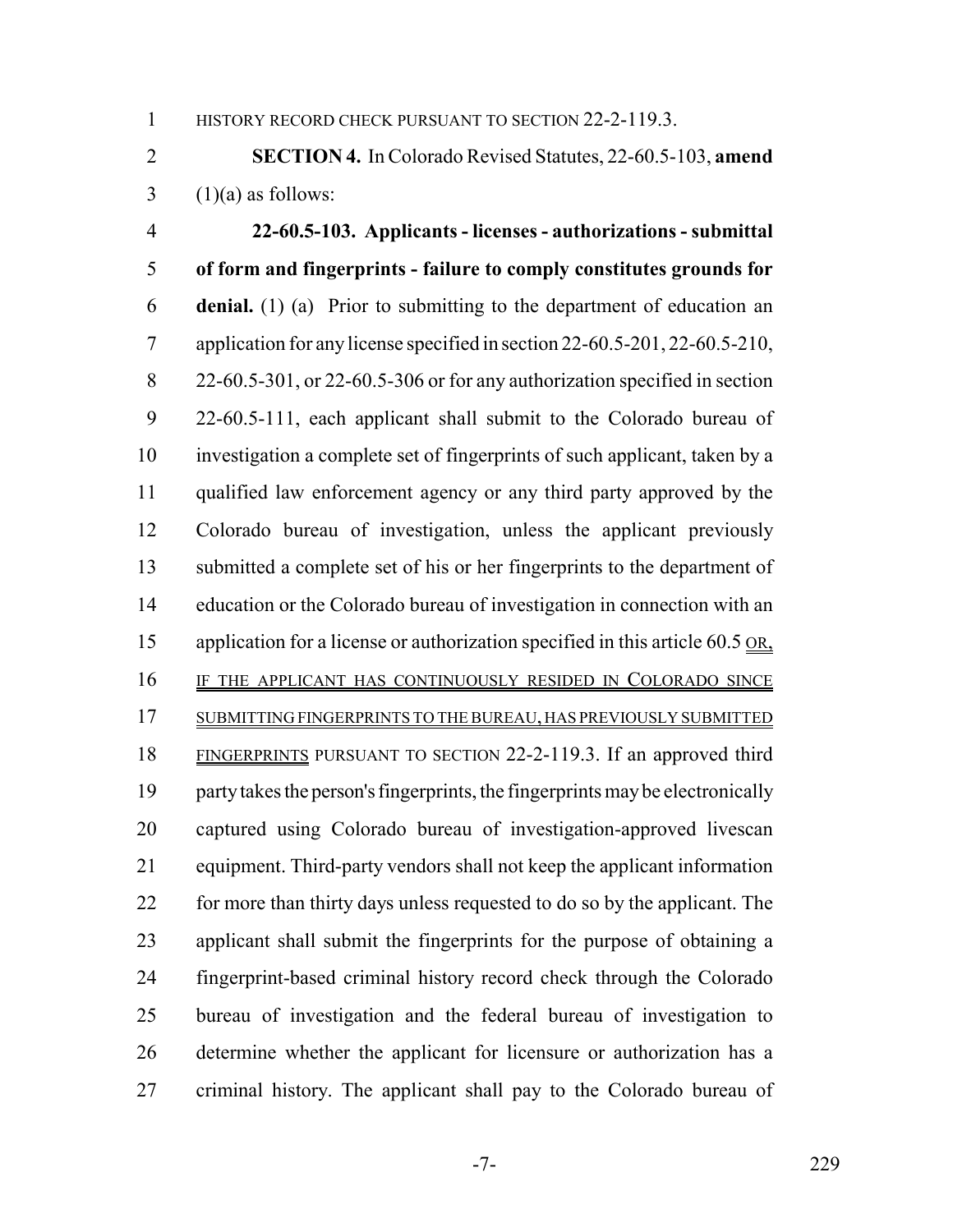investigation the fee established by the bureau for conducting the criminal history record check. Upon completion of the criminal history record check, the bureau shall forward the results to the department of education. **SECTION 5.** In Colorado Revised Statutes, **add** 22-62-103.5 as follows:

 **22-62-103.5. Criminal history record checks - definition.** (1) A SCHOOL DISTRICT OR CHARTER SCHOOL THAT REQUIRES A FINGERPRINT-BASED CRIMINAL HISTORY RECORD CHECK OR A NAME-BASED CRIMINAL HISTORY RECORD CHECK FOR A STUDENT ENROLLED IN AN EDUCATOR PREPARATION PROGRAM WHO APPLIES FOR FIELD EXPERIENCES WITHIN THE SCHOOL DISTRICT OR CHARTER SCHOOL MUST ACCEPT THE RESULTS OF A FINGERPRINT-BASED CRIMINAL HISTORY 13 RECORD CHECK OR A NAME-BASED CRIMINAL HISTORY RECORD CHECK PERFORMED PURSUANT TO SECTION 22-2-119.3 AS SATISFACTION OF THE REQUIREMENT.

 (2) FOR THE PURPOSE OF THIS SECTION, "CHARTER SCHOOL" MEANS A CHARTER SCHOOL AUTHORIZED BY A SCHOOL DISTRICT PURSUANT TO 18 PART 1 OF ARTICLE 30.5 OF THIS TITLE 22 OR A CHARTER SCHOOL AUTHORIZED BY THE STATE CHARTER SCHOOL INSTITUTE PURSUANT TO 20 PART 5 OF ARTICLE 30.5 OF THIS TITLE 22.

 **SECTION 6. Act subject to petition - effective date.** This act takes effect at 12:01 a.m. on the day following the expiration of the ninety-day period after final adjournment of the general assembly (August 8, 2018, if adjournment sine die is on May 9, 2018); except that, if a referendum petition is filed pursuant to section 1 (3) of article V of the state constitution against this act or an item, section, or part of this act within such period, then the act, item, section, or part will not take effect